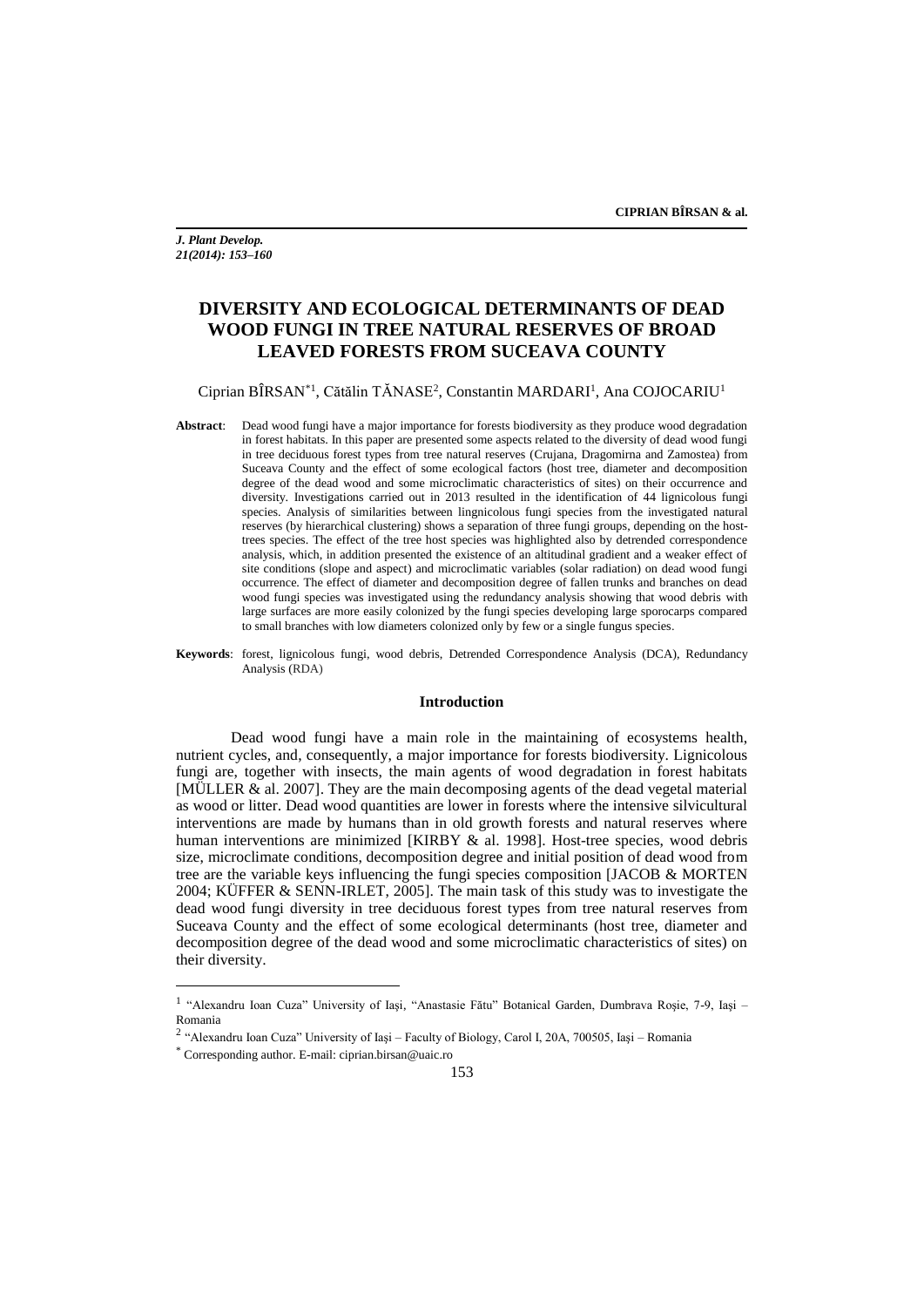### **DIVERSITY AND ECOLOGICAL DETERMINANTS OF DEAD WOOD FUNGI…**

The natural reserve from Dragomirna is represented by a natural arboretum of *Fagus sylvatica* (130 years old) with the main habitat type, 91V0, Dacian beech forests (*Symphyto-Fagion*). In Crujana forest (*Quercetum*) the natural arboretum is constituted of a mix of deciduous species, with oak species (*Quercus robur*) as dominant tree species, similar to the oak forests from Central Europe; the main habitat type is 9160, Sub-Atlantic and medio-European oak or oak-hornbeam forests of *Carpinion betuli* [SÂRBU & al. 2007]. Zamostea Forest is a natural reserve represented by mixed communities of *Quercus robur*, *Fraxinus* sp*.*, *Salix* sp*.* and *Populus* sp*.* It represents an area of riverine forest with more lignicolous species compared to the above mentioned natural reserves (Tab. 1) [BLEAHU & al. 2006]. The main habitat type in this site is 91F0-Riparian mixed forests of *Quercus robur*, *Ulmus laevis* and *Ulmus minor*, *Fraxinus excelsior* or *Fraxinus angustifolia*  along the great rivers (*Ulmenion minoris*) [GAFTA & MOUNTFORD, 2008].

| Crt.<br>No.    | <b>Name</b>                         | Area<br>(ha) | <b>Altitude</b><br>(m) | <b>Main forest types</b>                                        | Geographical<br>coordinates        |
|----------------|-------------------------------------|--------------|------------------------|-----------------------------------------------------------------|------------------------------------|
| $\mathbf{1}$ . | Crujana Reserve<br>(Ouercetum)      | 39.4         | 370-393                | Quercus robur<br>dominant                                       | $47^{\rm 0}$ 45' N<br>$26^0$ 11' E |
| 2.             | Dragomirna Reserve<br>(Beech-trees) | 134.8        | 380-450                | Fagus sylvatica<br>dominant                                     | $47^{\rm 0}$ 45' N<br>$26^0$ 12' E |
| 3.             | Zamostea Reserve                    | 107.6        | 290                    | Quercus robur,<br>Fraxinus excelsior,<br>Populus sp., Salix sp. | $47^{\rm 0}$ 52' N<br>$26^0$ 15' E |

**Tab. 1.** Important geographical features of the three natural reserves of broad leaved forests

#### **Materials and methods**

Diversity of lignicolous fungi was analyzed in three natural reserves of broad leaved forests from Suceava County: Crujana, Dragomirna and Zamostea (Fig. 1). Samples were collected in 63 randomly chosen points (21 in each natural reserve) on square shaped areas of  $100 \text{ m}^2$  each. Investigations were made from April to October 2013. For each sample, geographical coordinates and altitude were recorded using a geographic positioning device (GPS II Plus Garmin Ltd.). All remnants of dead wood which had at least one sporocarp have been registered. For all dead wood debris we noticed: diameter, length, decomposition degree and host tree species. Sporocarps of unidentified species were investigated through laboratory specific methods based on micro-morphological and macromorphological characters according to identification keys and reference guides [BERNICCHIA, 2005; BREITENBACH & KRÄNZLIN, 1986; JÜLICH & STALPERS, 1980; JÜLICH, 1989; SĂLĂGEANU & SĂLĂGEANU, 1985; TĂNASE & al. 2009]. Estimation of wood's decomposition degree was semi-quantitatively and subjectively done using a knife [RENDVALL, 1995]. Analysis of similarities among lignicolous fungi species was realized using the Sorensen index (presence-absence data) in a hierarchical clustering procedure using the UPGMA algorithm. Detrended Correspondence Analysis (DCA) has been realized in order to distinguish the main gradients in lignicolous species composition and to characterize them from an ecological perspective. Detrending by segments and non-weighted average values of altitudes, heat load and potential annual incidence radiation [McCUNE & KEON, 2002] for each plot were used (as passive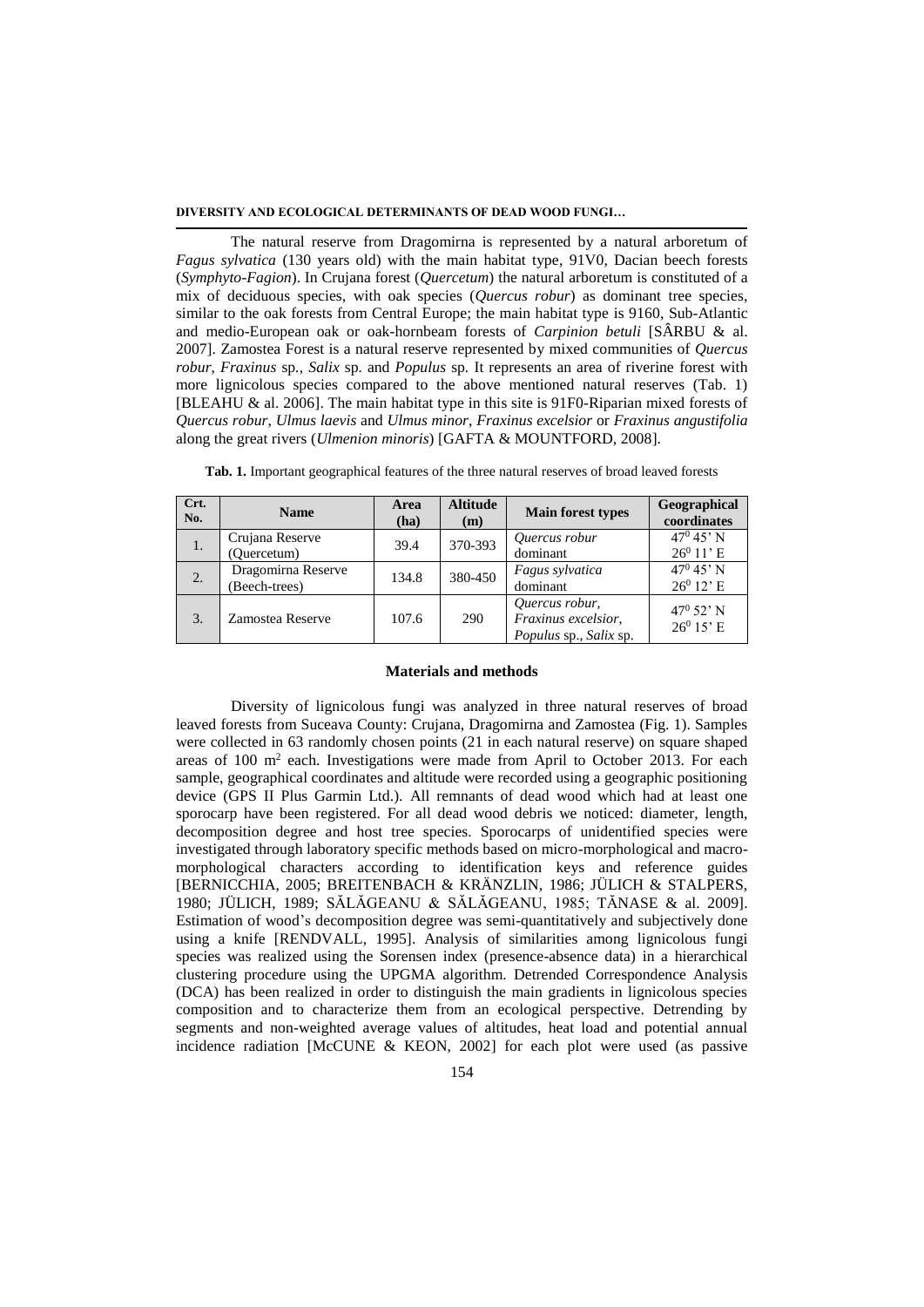projected variables). Redundancy analysis was used in order to observe the influence of the diameter and decomposition degree of the dead wood on fungi species. The hierarchical agglomerative clustering has been realized using the GINKGO software [DE CÁCERES & al. 2003]. DCA and RDA have been realized in CANOCO 4.5 [TER BRAAK & ŠMILAUER, 2002].



**Fig. 1.** Geographical positions of investigated Forests Reservations

## **Results and discussion**

Investigations have been realized in the mentioned areas where we collect 486 samples belonging to 44 lignicolous fungi species (Tab. 2) with an average of 11 species per plot. *Trametes* and *Xylaria* were the most species rich genera, each with three species. Depending on their nutrition mode the fungi species belong to three categories: lignicolous saprophyte (28 species), lignicolous sapro-parasite (12 species) and parasite (4 species). The amount of dead wood, one of the important features of the maintaining of a high diversity of lignicolous macrofungi, varied among the sites (plots). The more dead wood was present, the greater diversity of species was registered, because of higher colonization probability.

| <b>Species</b>                | <b>Occurrence</b> | <b>Host-tree</b>                          |
|-------------------------------|-------------------|-------------------------------------------|
| 1. Armillaria mellea          | <b>IX XI</b>      | Deciduous                                 |
| 2. Armillaria ostoyae         | <b>IX XI</b>      | Deciduous                                 |
| 3. Auricularia auricula-judae | <b>I XII</b>      | Elder, Beech-tree, Acacia                 |
| 4. Bjerkandera adusta         | <b>I XII</b>      | Deciduous, Beech-tree                     |
| 5. Bulgaria inquinans         | <b>IX XI</b>      | Deciduous                                 |
| 6. Chondrostereum purpureum   | <b>I XII</b>      | Deciduous, Beech-tree, Birch-tree, Poplar |
| 7. Daedalea quercina          | <b>I XII</b>      | Oak                                       |

**Tab. 2.** The species and main characteristics of lignicolous fungi recorded in the research plots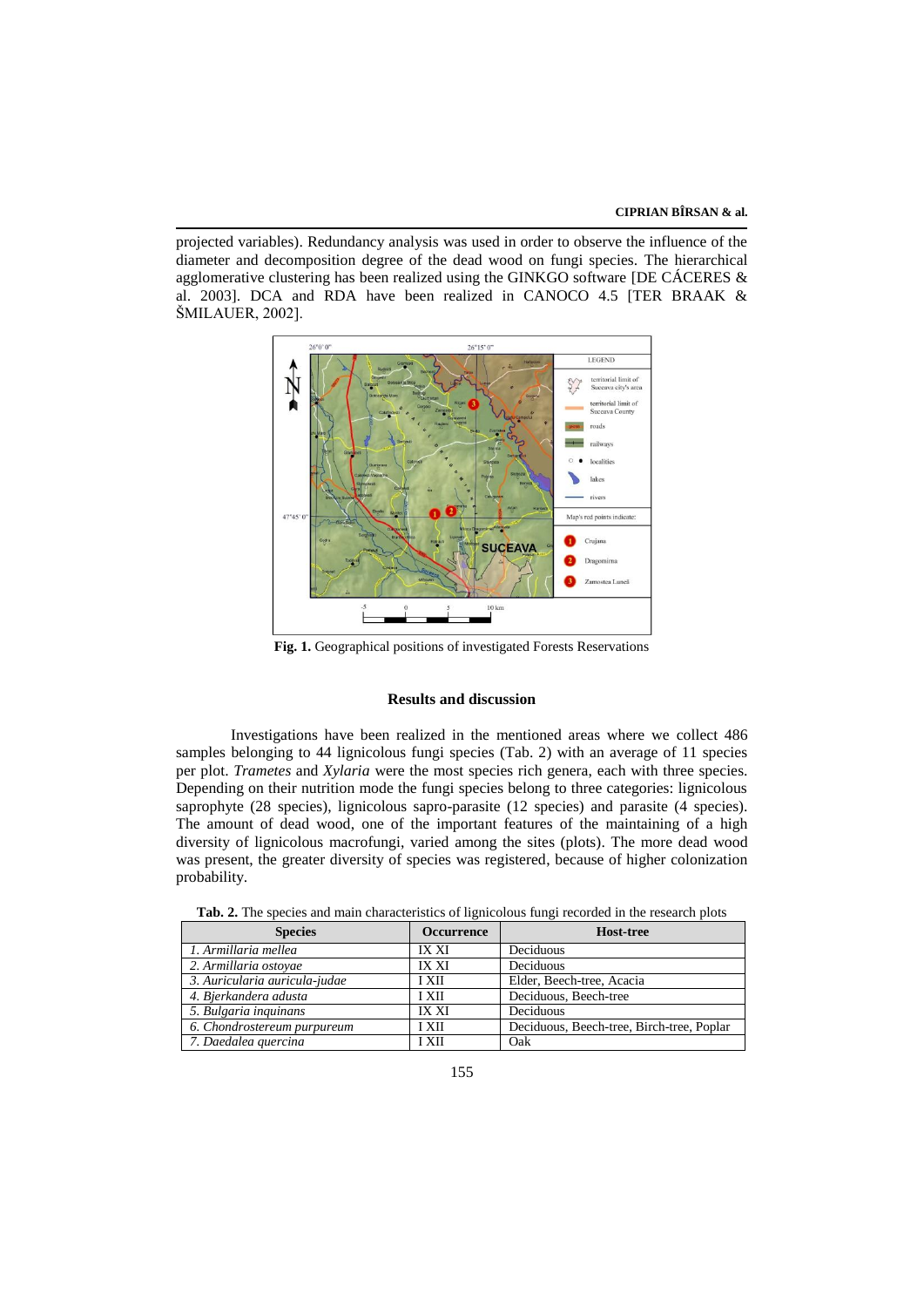| 8. Daedaleopsis confragosa  | VII X                      | Deciduous                              |
|-----------------------------|----------------------------|----------------------------------------|
| 9. Daldinia concentrica     | $\overline{V}X$            | Deciduous, Birch-tree, Beech-tree, Oak |
| 10. Exidia glandulosa       | I XII                      | Oak                                    |
| 11. Fistulina hepatica      | $\overline{\text{VIII X}}$ | Deciduous, Oak                         |
| 12. Fomes fomentarius       | I XII                      | Beech-tree, Birch-tree                 |
| 13. Fuscoporia ferruginosa  | I XII                      | Beech-tree                             |
| 14. Ganoderma applanatum    | I XII                      | Deciduous                              |
| 15. Ganoderma lucidum       | I XII                      | Oak                                    |
| 16. Hyphodontia sambuci     | <b>IXII</b>                | Deciduous                              |
| 17. Hypholoma fasciculare   | V XI                       | Deciduous                              |
| 18. Hypholoma lateritium    | VIII XI                    | Deciduous                              |
| 19. Hypoxylon fragiforme    | I XII                      | Deciduous, Beech-tree                  |
| 20. Laetiporus sulphureus   | <b>IXII</b>                | Deciduous, Willow                      |
| 21. Lenzites betulina       | <b>IV XII</b>              | Deciduous, Beech-tree, Oak             |
| 22. Meripilus giganteus     | $\overline{\text{VII X}}$  | Beech-tree, Oak                        |
| 23. Merulius tremellosus    | <b>IX XII</b>              | Beech-tree, Poplar                     |
| 24. Peniophora quercina     | I XII                      | Oak                                    |
| 25. Phellinus igniarius     | <b>IXII</b>                | Deciduous, Willow                      |
| 26. Phlebia radiata         | <b>IX XII</b>              | Deciduous                              |
| 27. Pleurotus ostreatus     | $\overline{X}$ XII         | Beech-tree, Poplar, Willow             |
| 28. Plicaturopsis crispa    | IX XII                     | Beech-tree                             |
| 29. Pluteus salicinus       | VIII X                     | Willow, Alder, Beech-tree              |
| 30. Polyporus arcularius    | <b>IXII</b>                | Deciduous                              |
| 31. Pycnoporus cinnabarinus | I XII                      | Deciduous, Beech-tree, Cherry          |
| 32. Sarcoschypha coccinea   | $\overline{II}$ IV         | Deciduous, Hornbeam                    |
| 33. Schizophyllum commune   | I XII                      | Deciduous                              |
| 34. Stereum hirsutum        | I XII                      | Deciduous                              |
| 35. Trametes pubescens      | VII X                      | Deciduous                              |
| 36. Trametes hirsuta        | I XII                      | Beech-tree, Oak                        |
| 37. Trametes versicolor     | I XII                      | Deciduous                              |
| 38. Tremella foliacea       | I XII                      | Birch-tree, Beech-tree                 |
| 39. Tremella mesenterica    | I XII                      | Beech-tree, Oak, Ash                   |
| 40. Vuilleminia comedens    | I XII                      | Beech-tree                             |
| 41. Xylaria hypoxylon       | I XII                      | Deciduous                              |
| 42. Xylaria longipes        | <b>IXII</b>                | Maple                                  |
| 43. Xylaria polymorpha      | I XII                      | Beech-tree, Oak                        |
| 44. Xylobolus frustulatus   | I XII                      | Deciduous, Oak                         |

**DIVERSITY AND ECOLOGICAL DETERMINANTS OF DEAD WOOD FUNGI…**

Analysis of similarities between lingnicolous fungi species from the investigated natural reserves shows a separation of three fungi groups as follows (Fig. 2): a group with *Quercus* (in Crujana forest), another group with *Fagus* (in Dragomirna forest) and another group with *Quercus*, *Populus* and *Salix* (in Zamostea forest). This suggests that the installation of lignicolous fungi species depends on the host-trees. Thus, in the *Quercus* stands were identified species as *Daedalea quercina*, *Exidia glandulosa*, *Ganoderma lucidum*, *Peniophora quercina* which differentiate them from the *Fagus* stands where more frequent are *Bjerkandera adusta*, *Fomes fomentarius*, *Fuscoporia ferruginosa*, *Plicaturopsis crispa* or *Vuilleminia comedens*. However, there are also common species for these two forest types: *Meripilus giganteus*, *Trametes hirsuta*, *Tremella foliacea* etc. More similar to the almost pure oak stands from Crujana reserve is the mixed forest with oak, ash and willow or poplar from Zamostea natural reserve. As in this riverine forest the trees layer is more diversified, also the dead wood fungi diversity is more increased compared to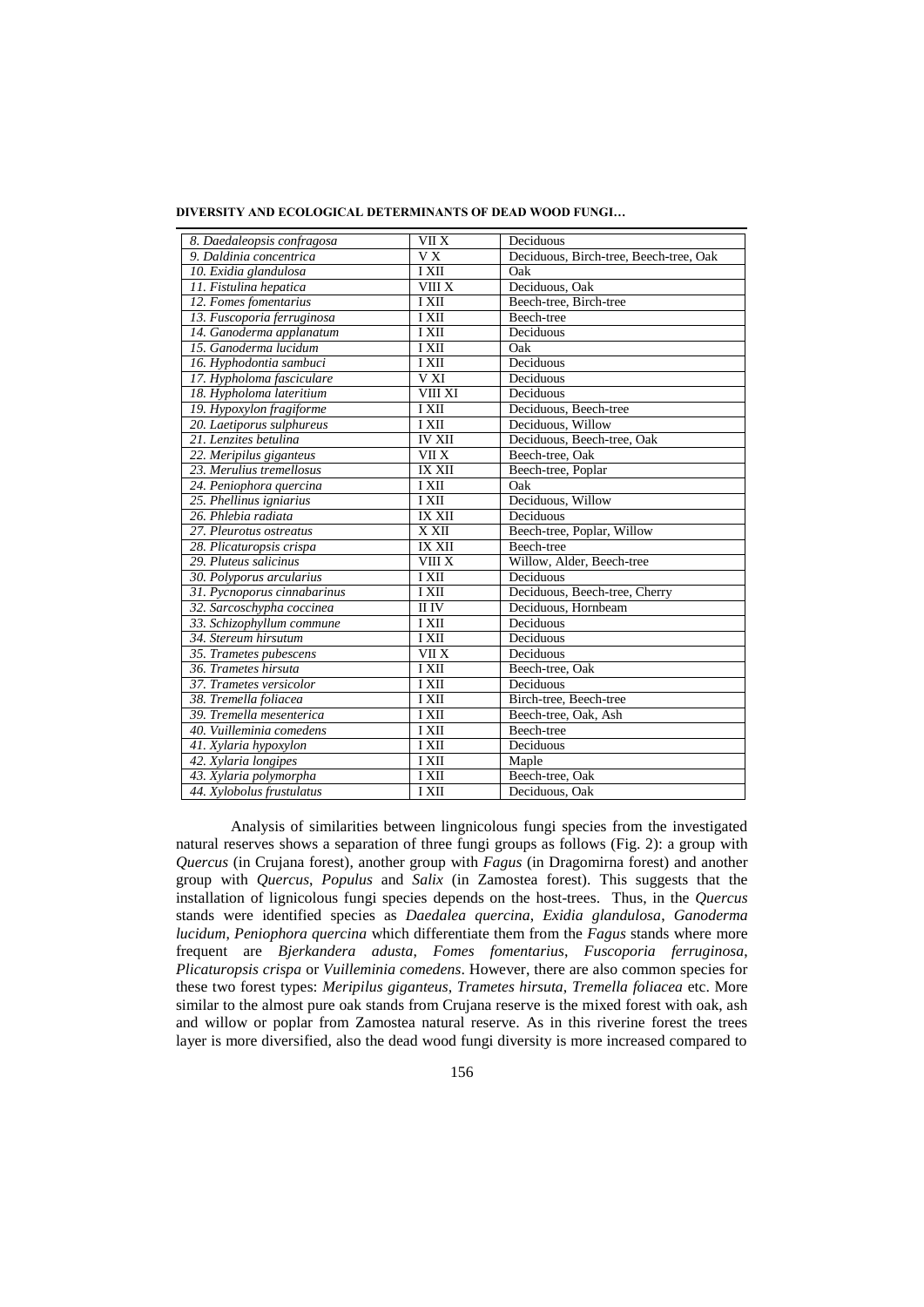the pure oak forest or pure beech forests. The difference could be produced by *Populus*, *Salix* or *Fraxinus* individuals preferring places with higher humidity and presenting a different and more species rich fungi community. This fact is highlighted by the means of a simple linear regression (Fig. 3) showing that diversity (species richness) of dead wood fungi species increases with diversity (species richness) of woody plant species from investigated areas.



**Fig. 2.** Dendrogram generated by the hierarchical clustering presenting lignicolous fungi similarities among sites

Through Detrended Correspondence Analysis (DCA) (Fig. 4) three groups were also separated: the first group located at the right, in the lower region of the ordinogram includes the dead wood fungi from the *Fagus sylvatica* forest (Dragomirna), the second one also from the right part but in the upper part of the ordinogram include the dead wood fungi from the mixed forest of *Quercus robur* and other more hygrophilous trees species (Zamostea) and the third one includes dead wood fungi from the *Quercus robur* forest (Crujana). The first DCA axis is weakly negative correlated with heat load and PADI and explains only 5.9% of species-environment relation. The second axis is more strongly correlated with altitude and explains 37.6% of species-environment relation, indicating that the second axis is the most important one and the existence of a altitudinal gradient, from relatively low altitudes forests to higher altitude forests, suggesting that altitude represent the main factor with significant influence on the dead wood fungi composition in the investigated vegetal communities. Only secondarily, the dead wood fungi composition is influenced by the heat and incidence solar radiation indicating that variation in dead wood species among stands might be related to variation in local microclimate conditions. As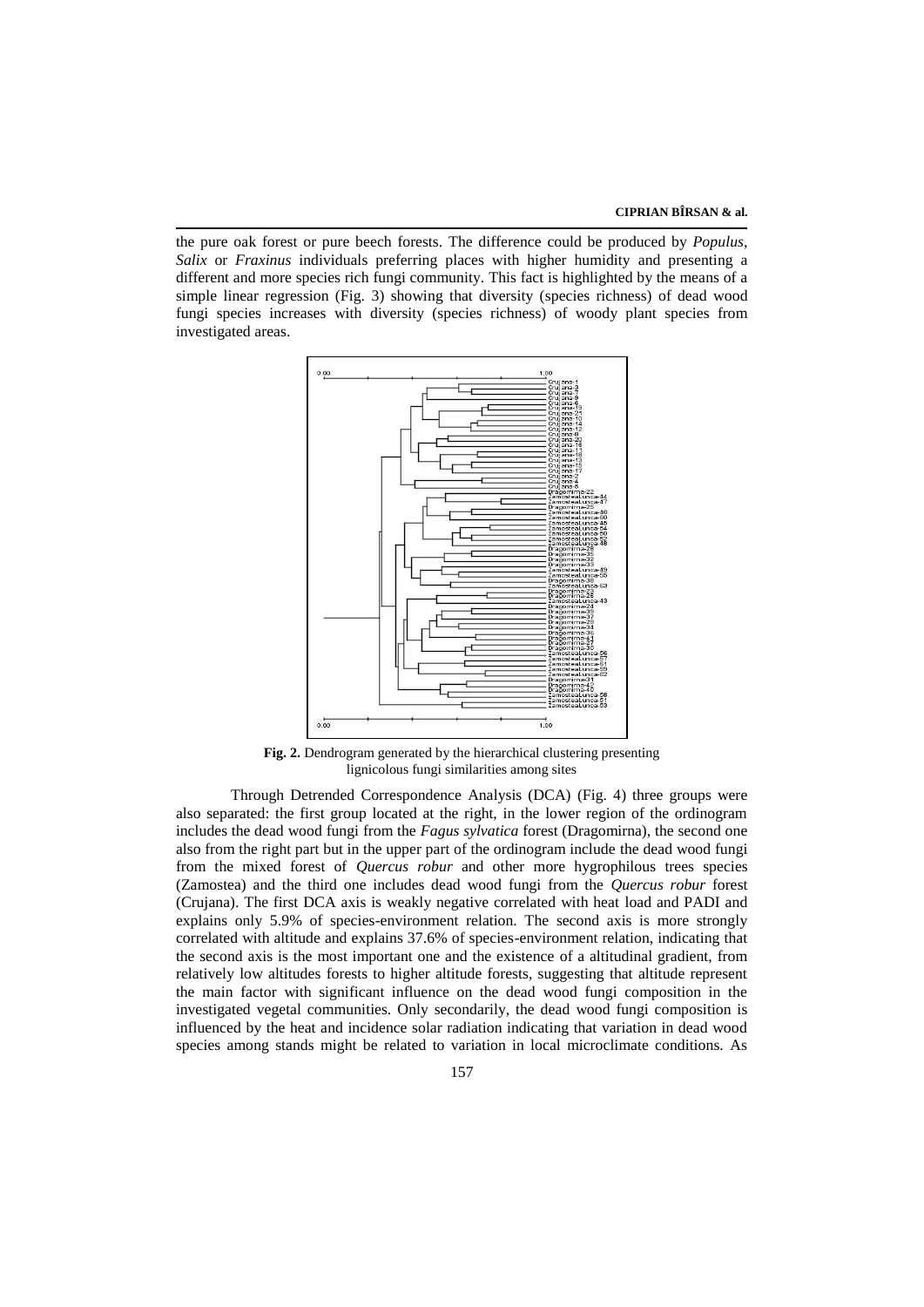#### **DIVERSITY AND ECOLOGICAL DETERMINANTS OF DEAD WOOD FUNGI…**

between investigated stands there are no significant differences regarding heat load (slopes and aspects) and solar radiation, these ecological factors have not a strong significant effect on dead wood fungi species occurrence. DCA could be also interpreted in terms of dead wood fungi affinity for host-trees. Thus, left group include species preferring oak wood (*Quercus robur*-dominant tree in Crujana forest): *Daedalea quercina*, *Ganoderma lucidum*, *Exidia glandulosa* and *Peniophora quercina*. The second group includes species showing a high affinity for beech wood (*Fagus sylvatica-*dominant tree in Dragomirna forest): *Pleurotus ostreatus*, *Fomes fomentarius*, *Plicaturopsis crispa* and *Vuilleminia comedens*. The third group includes species besides oak, also willow and poplar wood: *Pluteus salicinus*, *Phellinus igniarius* and *Laetiporus sulphureus*.



**Fig. 3.** Linear regression expressing the variation of fungi species richness as a function of lignicolous species richness



**Fig. 4.** DCA ordination diagram of the 63 samples using heat load index, potential anual direct radiation index and altitude as passive variables first two axes presented. Eigenvalues:  $1<sup>st</sup>$  axis: 0.350,  $2<sup>nd</sup>$  axis: 0.201, total inertia: 2.750.

Redundancy Analysis (RDA) (Fig. 5) suggests that diameter and decomposition degree of fallen trunks and branches have a significant importance for lignicolous fungi species. Thus, wood debris with large surfaces are more easily colonized by the fungi species (interspecific competition is avoided) developing large sporocarps (*Fomes fomentarius*, *Laetiporus sulphureus*, *Ganoderma applanatum*, etc.), as compared to small branches with low diameters, which allow only few or a single fungus species to colonize during a particular time (*Picnoporus cynnabarinus*, *Exidia glandulosa*, *Plicaturopsis crispa*, etc.). From another perspective, the monocentric species (which have only one starting point in growth) typically requires more substrate relative to their size than polycentric species. Thus, polycentric species have a physiological and competition advantage on monocentric species. Therefore, presence of these species can be determined not only by the diameter and volume of the substrate itself, but also by the great ability to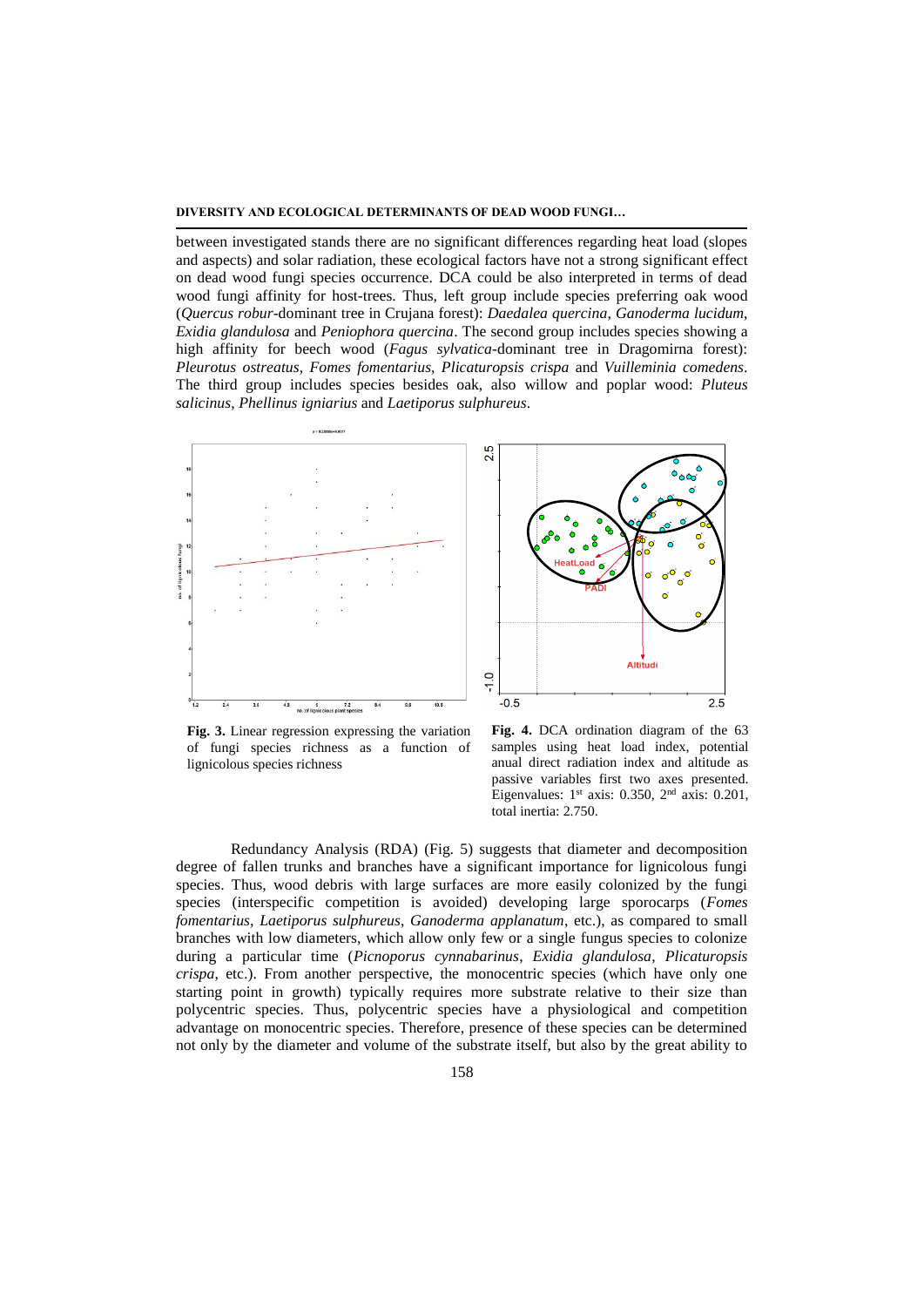grow on such a substrate. Besides diameter, the decomposition degree is a determinant factor for the fungus species which can be observed at a certain stage of wood decomposition. Thus, for the incipient stages of wood decomposition *Bjerkandera adusta*, *Chondrostereum purpureum* can be observed; for increased decomposition degrees *Hypoxylon fragiforme* and *Peniophora quercina* are more frequent in the investigated forests.



#### **Conclusions**

Investigations carried out in tree deciduous forest types from tree natural reserves (Crujana, Dragomirna and Zamostea) from Suceava had as result the identification of 44 lignicolous fungi species. The diversity of lignicolous plant species (linear relationship between their diversity and dead wood fungi species diversity) and the host tree species have significant influence on the dead wood fungi species composition in the investigated areas. Also, the decomposition degree and dimensions of wood debris make clear distinctions among the fungal species which colonize the dead wood of different sizes and different decomposition stages.